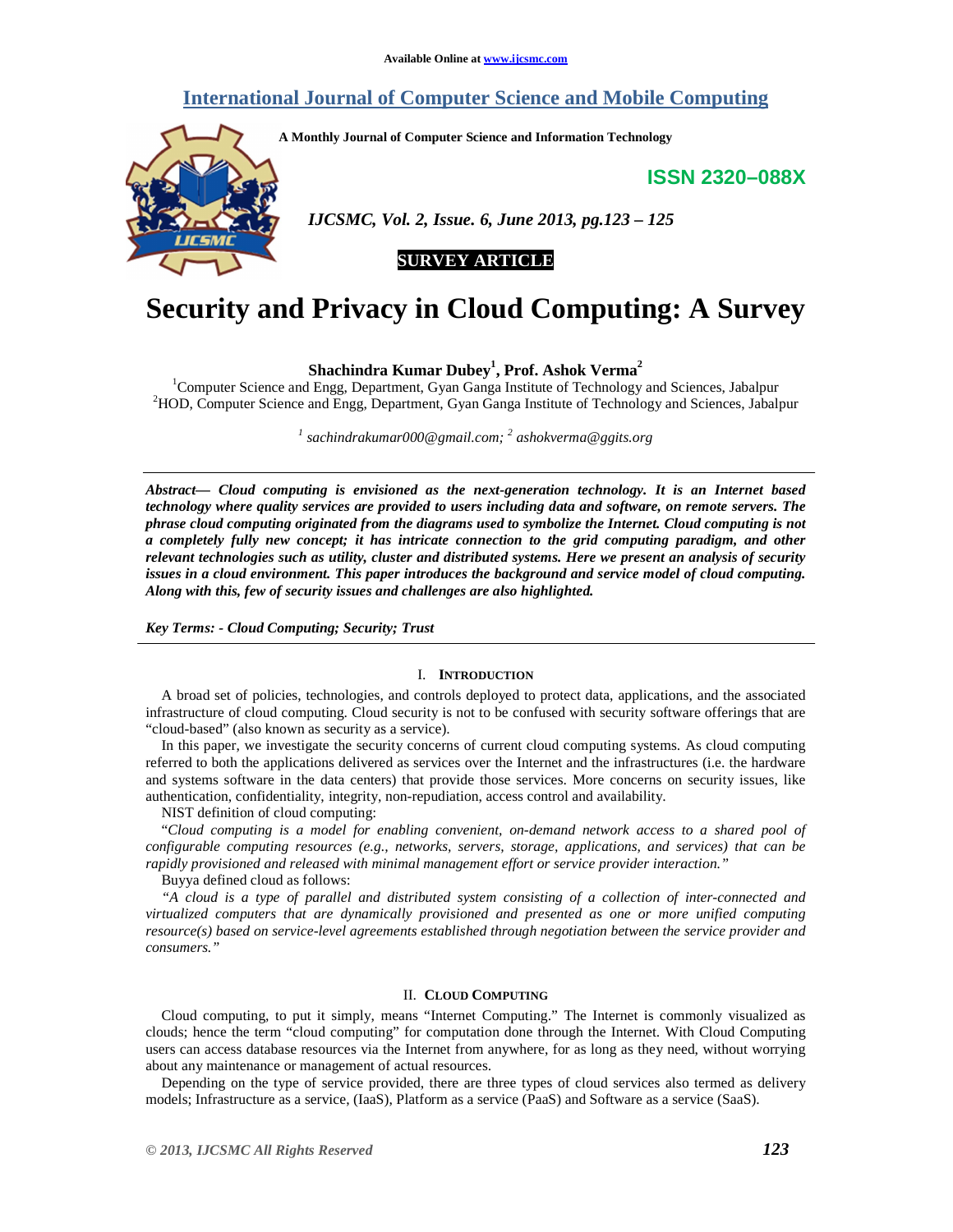(i) IaaS refers to delivering IT infrastructure as commodity to customers. These resources meet the end user requirements in terms of memory, CPU types and power storage.

#### Examples:

Amazon Simple Storage Services (Amazon S3): which customer pay based on storage capacity.

Amazon Elastic Compute Cloud (Amazon EC2): which customer pays for compute resources by the hour.

(ii) PaaS provides an application or development platform in which users can create their own application that will run the cloud.

Examples:

Microsoft's Azure: Application platform that allows applications to be hosted and run at Microsoft datacenters.

Google's App Engine (App Engine): Let customers built virtual Java or Python Web application on Google servers.

(iii) SaaS means a customer runs software remotely via tha Internet. SaaS solutions provide end users with an integrated service comprising hardware, development platforms and applications.

#### Examples:

Yahoo!, Gmail, Google Docs, Flickr, Facebook, etc.

# III. **SECURITY IN CLOUD COMPUTING**

In cloud computing paradigm, a cloud provider creates, deploys and manages the resources, application and services. Major types of security threats in the context of cloud application are briefly described below:

#### *A. Confidentiality*

The principal of confidentiality specifies that only the sender and the intended recipient(s) should be able to access the contents of a message. Confidentiality gets compromised if an unauthorized person is able to access a message.

For Example, the user of A sends a message to user B. Another user C gets access to this message, which is not desired, and therefore, defeats the purpose of confidentiality.

#### *B. Authentication*

Authentication mechanism helps to establish proof of identities. The authentication process ensures that the origin of an electronic message or document is correctly identified.

For Example, Suppose that user C sends an electronic document over the Internet to user B. However, the difficulty is that user C has posed as user A when he sent this document to user B. How would user B know that the message has come from user C, who is posing as user A?

#### *C. Integrity*

When the data of a message are changed after the sender sends it, but before it reaches the intended recipient, we say that the integrity of a message is lost.

For Example, suppose you write a check for \$1000 to pay for the goods bought from the US. However, when you see your next account statement, you are startled to see that the check resulted in a payment of \$10000. This is the case for loss of message integrity.

#### *D. Non-repudiation*

There may situations where a user sends a message, and later on refuses that he had sent that message.

For Example, User A could send a funds transfer request to Bank B over the Internet. After the Bank Performs the funds transfer as per A's instructions, a could claim that he never sent the funds transfer instruction to the Bank. Thus, A repudiates, or denies, his funds transfer instruction.

#### *E. Access control*

The principle of access control determines who should be able to access what.

For Example, We can specify that user A can view the records in a database, but cannot update them. However, user B might be allowed to make updates as well. An access control mechanism can be used to ensure this.

### IV. **RELATED RESEARCH IN TRUST**

Trust is an important aspect of decision making for Internet applications and particularly influences the specification of security policy. It implies depth and assurance of confidence based on some evidence. The trust ability of entity can be defined in a particular regard like security, reliability, availability or any property.